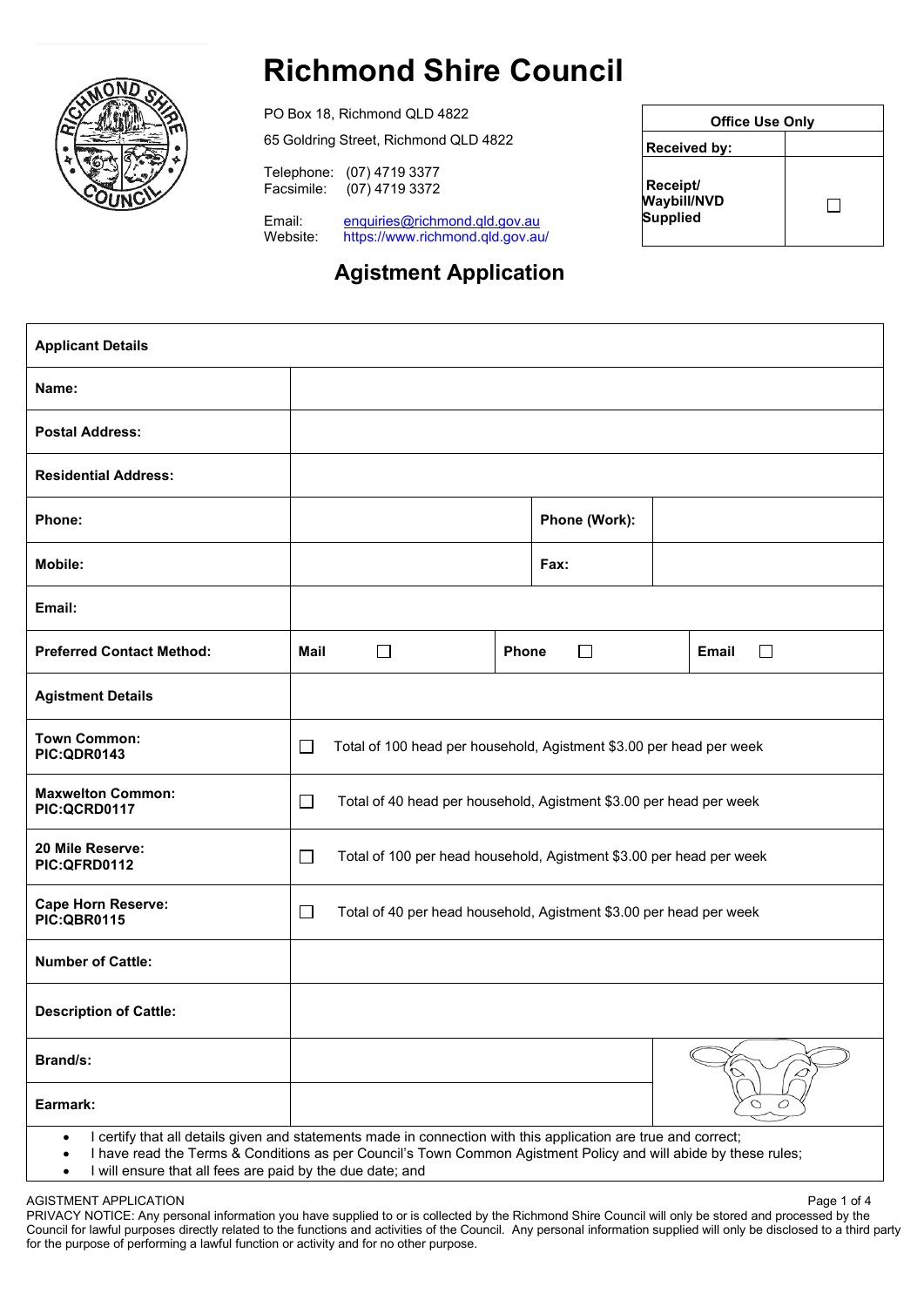| I have provided the following documentions as requested:                          |                                      |  |  |
|-----------------------------------------------------------------------------------|--------------------------------------|--|--|
| Receipt/Waybill/NVD List of NLIS Tag Numbers Dunners<br>Proof of Dipping/Spraying |                                      |  |  |
| <b>POLICY TITLE: AGISTMENT POLICY</b>                                             | DATE OF ADOPTION: 16 May 2013        |  |  |
| <b>POLICY NUMBER: 003</b>                                                         | <b>TIME PERIOD OF REVIEW: 3 Year</b> |  |  |
| <b>INFOXPERT REF: 61638</b>                                                       | DATE OF NEXT REVIEW: 21 April 2023   |  |  |

#### **PURPOSE**

To establish criteria for the number of cattle allowed for agistment on the Richmond Shire Reserves and Town Commons.

### **RELEVANT LEGISLATION:**

*Land Act 1994*

#### **CONDITIONS:**

- 1. All persons wishing to agist stock on commons or reserves under the control of the Richmond Shire Council must satisfy each of the following conditions:
	- (a) Applicant must be a current permanent resident of the Shire.
	- (b) Applicant must NOT own property any more than 249 hectares of grazing land within or outside the Richmond Shire.
	- (c) Applicant must be a bona fide owner of the stock to be agisted.
	- (d) Applicant must hold a registered brand in applicant's name.
	- (e) Applicant must be over eighteen (18) years of age.
	- (f) All cattle must be ear-tagged at owner's cost. These tags need to be individually numbered and carry the endorsement Richmond Shire Council. Tags will be supplied by Council at owner's expense. *NLIS for appropriate PICs are available from the Rural Lands Officer/Shire Office.*
	- (g) All cattle must have an NLIS tag in their ear prior to being put on a Council Common or Reserve. A list of the NLIS tag numbers must be provided to Council with the application to agist.
	- (h) Horses permitted to the Commons prior to the  $15<sup>th</sup>$  March 2022 can remain until their removal under a grandfathered arrangement. No new horses will be permitted on the Commons or Reserves.

#### **POLICY**

#### **Numbers**

• The number of cattle must not exceed the maximum stocking rate per Reserve/Common as follows:

**TOWN COMMON MAXWELTON** Maximum Stocking Rate 500 Maximum Stocking Rate 200 4,927 Ha (12,170 acres) 1,830 Ha (4,520 acres)<br> **100/household** 40/household **100/household 40/household**

**CAPE HORN**<br>
Maximum Stocking Rate 200 **TWENTY MILE**<br>
Maximum Stocking Rate 200 Maximum Stocking Rate 700 Maximum Stocking Rate 200<br>1035 Ha or 2557 acres **40/household 100/household**

5,271 Ha (13,024 acres)

#### **An aggregate number from all Commons and Reserves not to exceed 150 head per household.**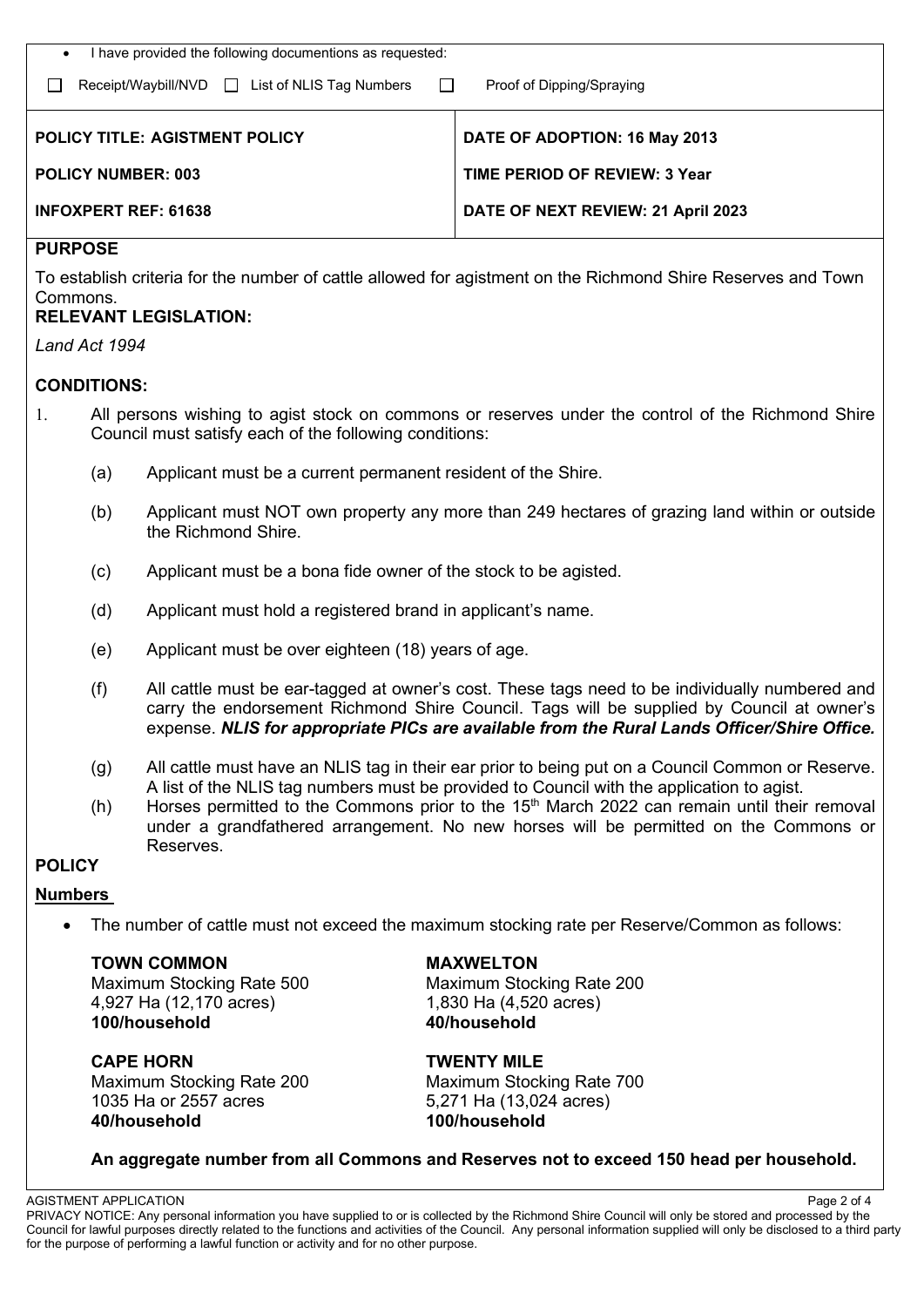• Total head of livestock may be reduced to an acceptable number determined by Council during poor seasons when there is insufficient fodder / water. The number of livestock per household will be reduced proportionately. Stock owners will retain original numbers as per applicants. A credit note will be issued for any Council enforced reduction in numbers.

#### **Fees**

- Agistment charges as fixed by Council are payable quarterly in advance in March, June, September, and December. Accounts will be issued prior to the expiry of the previously paid agistment. Accounts will be issued based on the numbers held not the actual number of cattle.
- Fourteen (14) days' notice in writing must be given to Council if the number held is surrender due to any reason. A credit note or refund will be issued for the remaining period.
- No fees shall be charged for pasturing the progeny of any cattle in respect of which a permit has been granted if such progeny be under the age of three (3) months.
- Agistment fees and regulations are subject to review from time to time. A letter will be sent to the Stock owners if fees are changed.
- Failure to pay agistment fees can result in the impoundment of livestock which Council can auction to recoup outstanding debts. Please refer to Council's Debt Collection Policy.

### **Musters**

- Council reserves the right to muster, or arrange the muster, of the whole of the stock running on the common or reserve at any time for any purpose and may put such stock in any yard or yards and draft and otherwise manage such stock as deemed necessary.
- •
- The Rural Lands Officer will communicate with all Stock owners to organise a date so a representative can attendee. Once a date is confirmed, then a confirmation email will be sent.
- •
- Council will organise a helicopter for muster as required and will provide muster numbers to the contractor for billing for use of helicopter.
- Musters will occur on a minimum per year, this will depend on weather and condition:
	- 1. Town Common and 20 Mile, twice a year
	- 2. Maxwelton and Cape Horn, once a year
- Anyone that places cattle on the Commons or Reserves illegally will be invoiced if their cattle found exceeds 20% of the total mustered. This invoice will date back to the last muster.
- For Maxwelton and Cape Horn Reserves only, no person shall pasture or cause, permit or allow to pasture any bull unless with the express permission of the Council.
- Town Common and Twenty Mile Reserve will allow the pasture of a bull.
- The Council may in its discretion grant or refuse any application to pasture stock on any reserve or common. This may include being listed on Council's bad debtors list, previous non-compliance or being at capacity on Commons and Reserves.

PRIVACY NOTICE: Any personal information you have supplied to or is collected by the Richmond Shire Council will only be stored and processed by the Council for lawful purposes directly related to the functions and activities of the Council. Any personal information supplied will only be disclosed to a third party for the purpose of performing a lawful function or activity and for no other purpose.